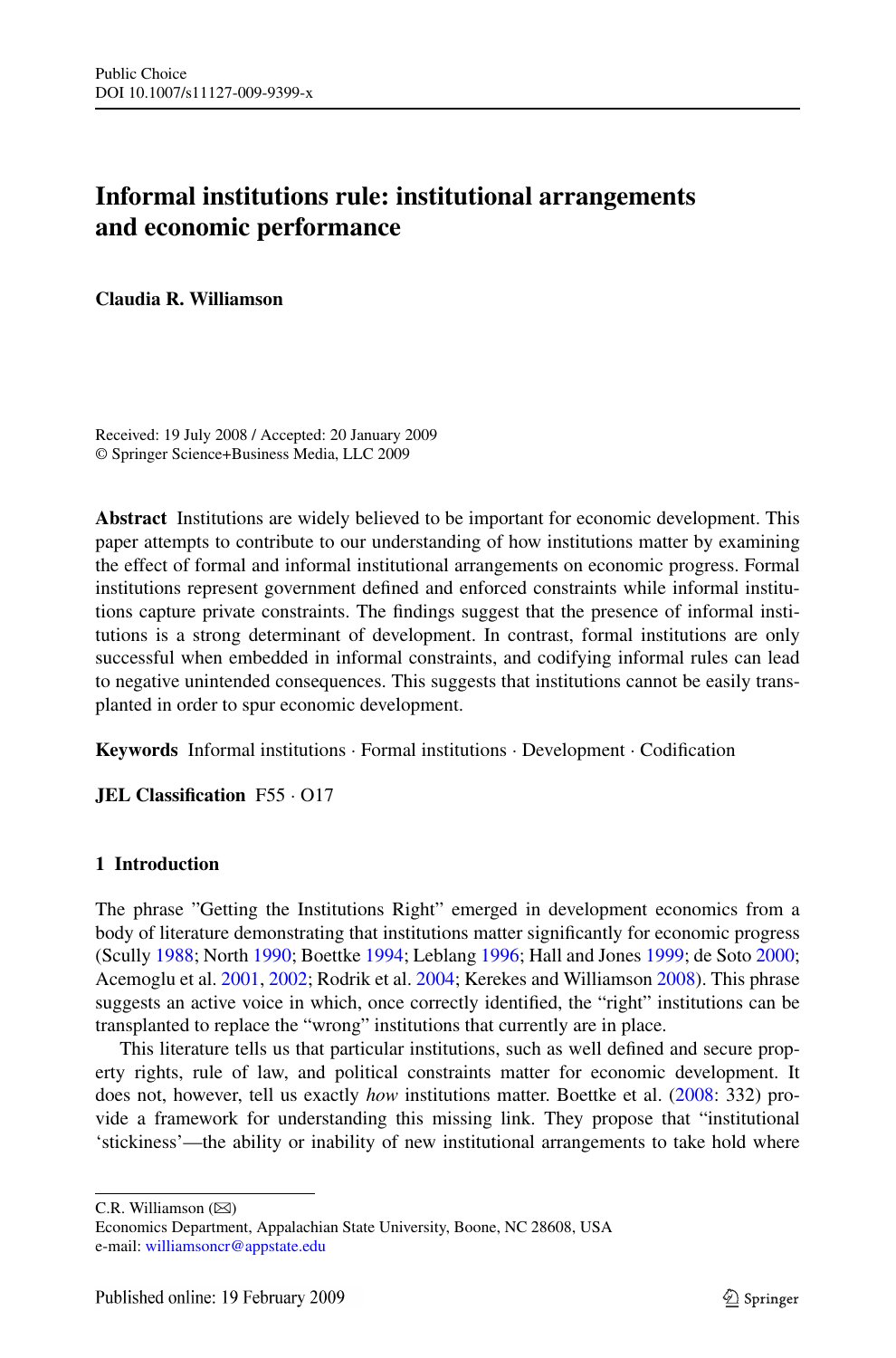they are transplanted—is central to understanding how history matters for institutions." In short, they argue that formal rules must map onto the informal, existing institutions in order to be successful for economic development.

This essay builds on Boettke, Coyne, and Leeson's framework and examines the mapping process empirically. The analysis investigates the relationship between different institutional structures and economic development. Institutional arrangements are the combination of formal constraints, informal rules, and their enforcement characteristics (North [2005](#page-16-0)). Formal institutions are defined as political constraints on government behavior enforced by legal institutions.<sup>1</sup> Formal rules encompass constitutional constraints, statutory rules, and other political constraints. In the paper, I focus on constitutional rules as these constraints satisfy the definition and are quantified in the existing literature (Beck et al. [2001\)](#page-15-0). In contrast, informal institutions are private constraints stemming from norms, culture, and customs that emerge spontaneously. They are not designed or enforced by government.<sup>2</sup> The key difference between formal and informal is that informal institutions remain in the private realm, whereas formal constraints are centrally designed and enforced.<sup>3</sup>

This paper attempts to understand the interaction between formal and informal institutions and how that interaction can affect development. Previous literature unbundles different institutions in order to determine which types are significant for economic performance.<sup>4</sup> Instead of separating out the effects of various institutions, I attempt to establish the interplay between different formal and informal arrangements. In order to do so, I define four institutional categories and empirically investigate how these different structures affect economic development.

The results can be summarized as three main points. First, the existence of well- developed informal institutions is a strong determinant of economic development. Second, formal institutions are beneficial if grounded in previously established informal constraints. Third, formalization of institutions can actually hurt economic performance as this process can become rife with public choice concerns. Overall, this suggests that institutions promoting economic development are not necessarily based on formal rules and constraints. Therefore, the "right" institutional mix may not be identifiable and transportable from country to country.

### **2 Institutional framework**

The framework for my analysis can be captured in the following Fig. [1.](#page-2-0)

I simplify the various combinations of formal and informal institutional arrangements into four distinct categories. This classification involves sorting institutions based on

<sup>&</sup>lt;sup>1</sup>My category of formal institutions includes both foreign-imposed and self-imposed formal rules. I am ignoring the origin, evolution, and importation of formal institutions. For example, a proposed change in the legal system introduced by a foreign government or by the domestic government is treated in the same manner.

<sup>&</sup>lt;sup>2</sup>A more specific example is that of Putnam's social capital defined as social networks, shared values, and norms of reciprocity. Social capital provides constraints on behavior, builds trust and cooperation among groups, and shapes human interaction (North [1981](#page-16-0); Putnam [1995;](#page-16-0) Knack and Keefer [1997;](#page-16-0) Fukuyama [1999](#page-15-0); Putnam [2000](#page-16-0); Carden et al. [2009\)](#page-15-0).

<sup>&</sup>lt;sup>3</sup>For example, a contract between two firms enforced by a government court system is relying on a formal institution; however, a contract between two firms that is enforced by a private court is utilizing an informal institution.

<sup>&</sup>lt;sup>4</sup>For example, see Acemoglu and Johnson [\(2005](#page-15-0)) and Williamson and Kerekes [\(2008](#page-16-0)).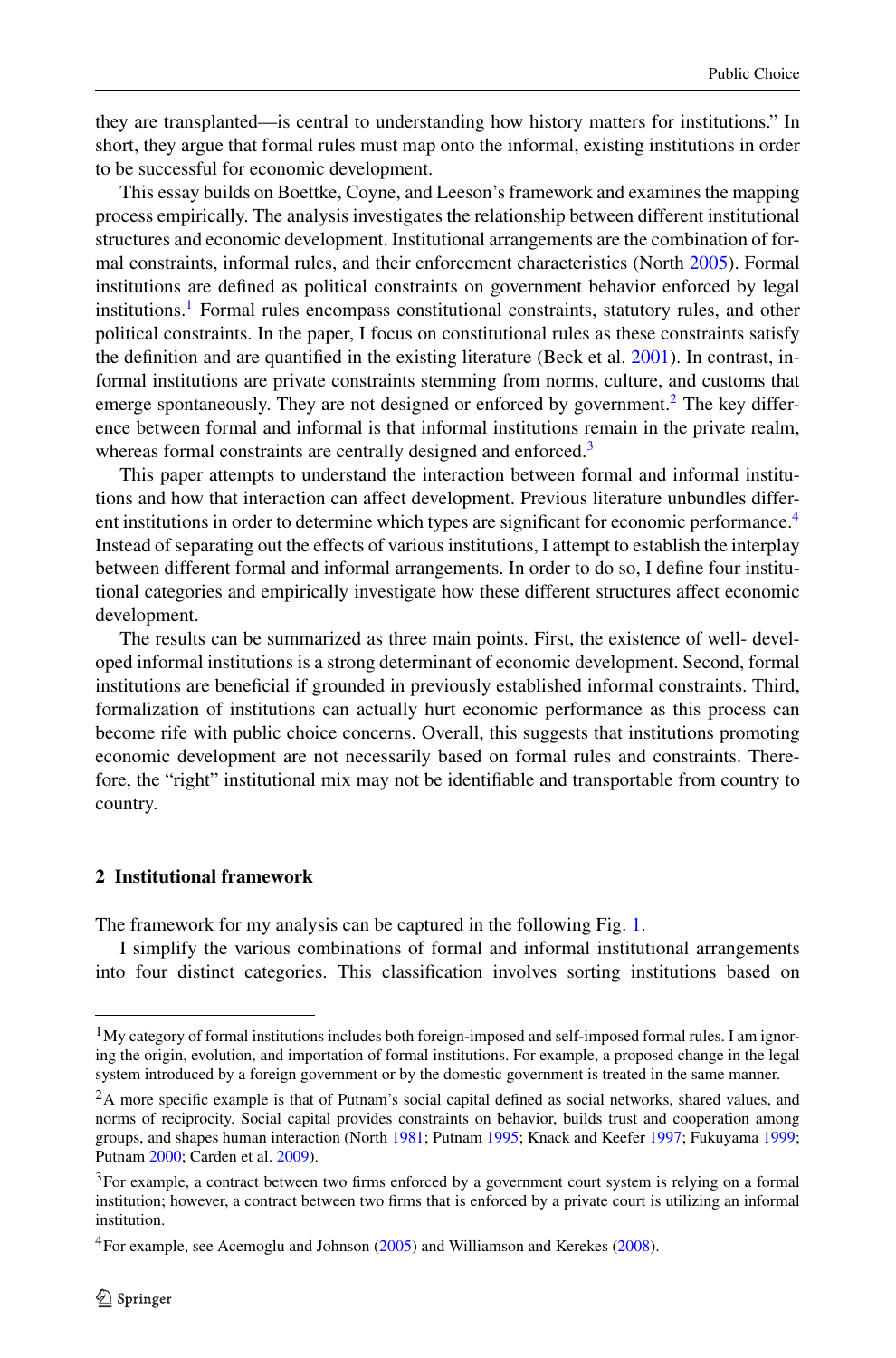<span id="page-2-0"></span>

| Fig. 1 Strength of formal and |  |
|-------------------------------|--|
| informal institutions         |  |

| (1)                              | (2)                            |
|----------------------------------|--------------------------------|
| Strong formal<br>Strong informal | Weak formal<br>Strong informal |
| (3)                              | (4)                            |
| Strong formal<br>Weak informal   | Weak formal<br>Weak informal   |

strength. Conceptually, the strength of an institution implies either well-developed (strong) constraints or a lack of constraints (weak).<sup>5</sup> It should be stressed that this classification system does not predict or imply anything specific about the resulting effects of these different institutional arrangements. It also does not rely on the frequency, use, or effectiveness of the institution, but rather on its existence. The framework is designed as a way to classify institutions in order to analyze and understand their effects.

Quadrant (1) represents the category with strong formal and informal institutions. In this scenario, strong political constraints and strong informal constraints exist. Quadrant (2) describes an arrangement of less developed formal institutions and a higher existence of informal constraints. This institutional arrangement consists of rules stemming from social norms, rather than from the political arena. Quadrant (3) captures the situation where formal institutions are strong but the informal institutions are weak. This quadrant may represent those countries attempting to adopt certain western style institutions currently not in place within the country. That country would therefore be classified as having a strong formal institution, regardless of how well it performs. Quadrant (4) represents countries with weak formal and informal institutions. In this scenario, the presence of strong political constraints and strong informal constraints is lacking.

## **3 Data**

In order to quantify and measure formal and informal institutions, I defer to the benchmarks established in the literature. I follow Glaeser et al.  $(2004)$  $(2004)$  to measure formal institutions and Tabellini [\(2007](#page-16-0)) to quantify informal institutions. Other conventional measures of institutions are not appropriate for the analysis.<sup>6</sup> These measures do not accurately capture permanent constraints. Instead, they are outcome variables, reflecting both informal and formal components of current institutions and policies (Glaeser et al. [2004](#page-15-0)). Due to these concerns, I do not rely on these standard measures of institutions to quantify either formal or informal institutions.

<sup>5</sup>For example, a strong formal institution demonstrates the presence of well-developed political constraints, whereas weak formal institutions indicate a lack of political constraints. Strong informal institutions imply the existence of private rules constraining behavior, whereby weak informal institutions indicate less-developed private rules.

<sup>&</sup>lt;sup>6</sup>These measures include ICRG's average protection against risk of expropriation, Polity IV's constraint on executives, an index of government effectiveness collected by Kaufmann et al. ([2003](#page-15-0)), and both economic freedom indices (Heritage Foundation and the Fraser Institute).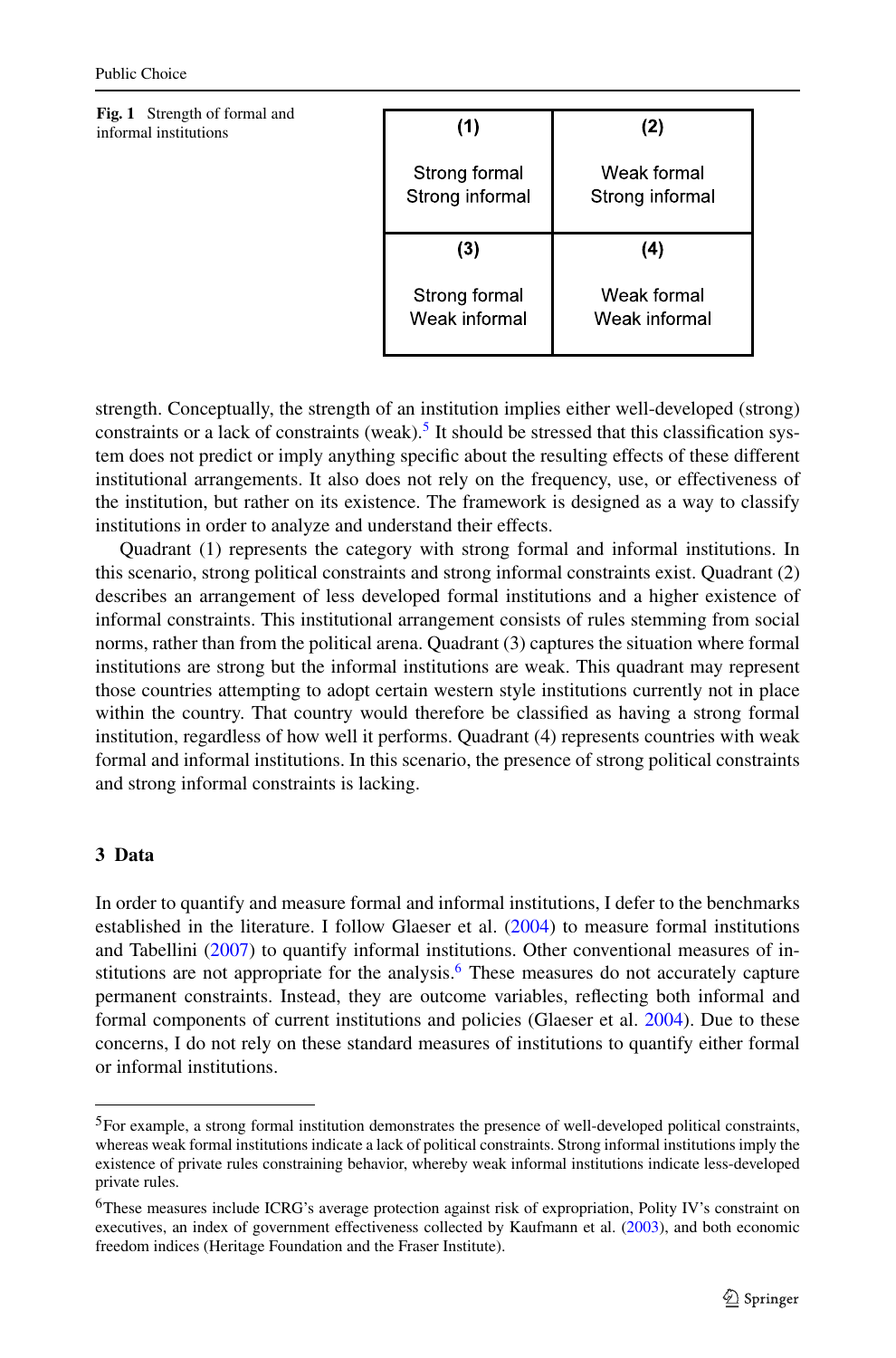Glaeser et al. ([2004\)](#page-15-0) identify four constitutional rules designed to constrain government: plurality, proportional representation, judicial independence, and constitutional review. Plurality represents the election of a legislator by a winner take all strategy. Proportional representation captures whether a candidate in the upper and lower houses of parliament is elected based on the percentage of votes received by their party (Beck et al.  $2001$ ).<sup>7</sup> Both measures are dummy variables (0, 1) averaged over the time period 1975–2000 in order to expand the number of countries.

Judicial independence measures the term length of the Supreme Court judges. Constitutional review captures both the extent of judicial review and the rigidity of the constitution. Judicial review is measured by whether judges have the power to review the constitutionality of laws. The rigidity of the constitution quantifies how hard it is to change the constitution by counting the number of steps necessary (La Porta et al. [2004](#page-16-0)). Both judicial independence and constitutional review are available in 1995 and are normalized to range between zero and one. All four formal constraints are defined as objective constitutional measures of political rules constraining government.<sup>8</sup> Therefore, higher scores for each measure necessarily implies stronger formal institutions.

In order to construct one comprehensive measure of formal institutions, the first principal component is extracted from all four constitutional rules to create an overall formal institutional index. The index is normalized to range between zero and ten, with a score of ten representing a country that exhibits strong formality. A high score on the formal index indicates that governments in these countries should be more constrained via formal rules than those countries with low scores.

To measure informal institutions, I rely on a culture variable first identified by Tabellini ([2007\)](#page-16-0) and later expanded on by Williamson and Kerekes ([2008\)](#page-16-0). This variable is constructed by identifying four distinct categories of culture that should constrain behavior. These four components are trust, respect, individual self-determination, and obedience. These traits serve as rules governing interaction between individuals, including market production and entrepreneurship.<sup>9</sup> Therefore, culture is capturing one form of informal institutions.

Data from the 1995–1997 and 1999–2000 World Values Surveys and the European Values Surveys is utilized to quantify each component. These surveys capture individual beliefs and values, reflecting local norms and customs. In order to correctly capture each component, one question from the survey is identified that is most closely correlated with each trait. For example, trust is measured by the question, "Generally speaking, would you say that most people can be trusted or that you cannot be too careful in dealing with people?" Individual responses from each of the four questions are aggregated for each country.<sup>10</sup>

A comprehensive culture measure is achieved by extracting the first principal components of all four traits. The index is normalized between zero and ten, with ten representing strong informal institutions. A country with a higher score on the informal index has stronger

 $7$ Countries are not restricted to one system or the other. It is possible for a country to have both types of systems in place (for example, Australia and Brazil).

<sup>&</sup>lt;sup>8</sup>There are many aspects that contribute to formal constraints on government. A country's type of legal system is not included in the analysis due to the focus on the constitutional measures constraining government, not a country's legal origin.

<sup>&</sup>lt;sup>9</sup>Tabellini finds that these cultural traits encourage economic development. Williamson and Kerekes ([2008\)](#page-16-0) find that these cultural traits encourage secure property rights institutions.

<sup>&</sup>lt;sup>10</sup>For more detailed discussion surrounding the process, see Williamson and Kerekes ([2008\)](#page-16-0).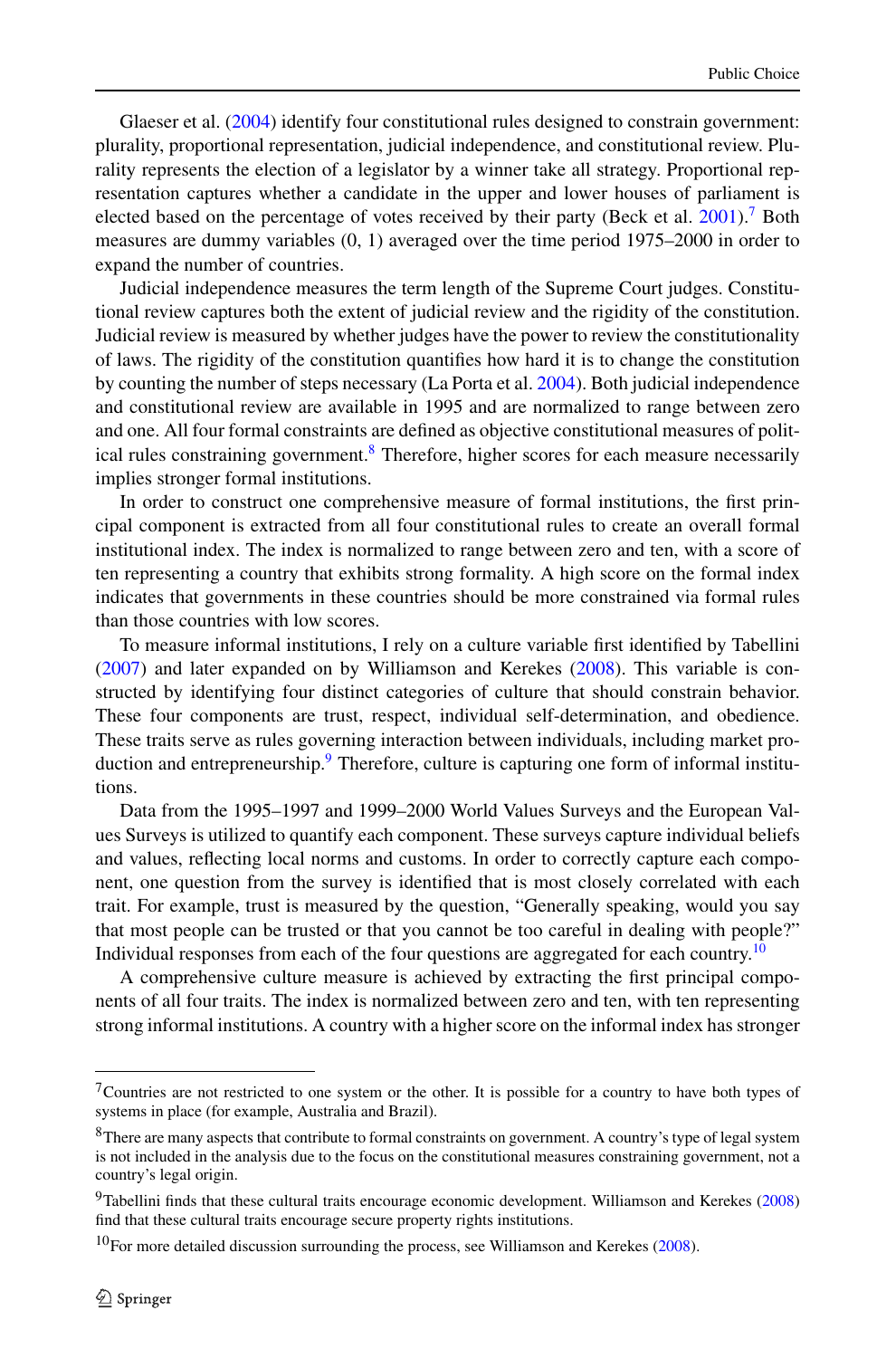informal constraints relative to countries with lower scores. Appendix 1 presents all countries used in the analysis with their corresponding informal and formal index scores. Due to limited availability of both the formal and informal measures, the number of observations is restricted to 45 countries.

## **4 Empirical analysis**

In order to investigate the interaction between formal and informal institutions, I plot the relationship between both institutions. Next, specific countries and their level of economic performance are put in each quadrant from Fig. [1.](#page-2-0) This allows suggestive conclusions to be drawn about the ability to transport institutions and provides insight into the significance of both types of institutions. Several other straightforward analytical tools are implemented to reinforce the previous results providing robustness.

## 4.1 The core specification

The core of my empirical analysis is centered on the relationship between formal and informal institutions captured through the basic but insightful graph below. A positive relationship implies that formal institutions are built off of informal rules and are codifying preexisting practices. This supports the idea that formal and informal institutions are complementary and allow for another round of informal practices to develop (North [1990](#page-16-0)). A negative relationship suggests substitution between formal and informal constraints and a mismatching of institutional strengths.<sup>11</sup>

A negative relationship emerges from the data indicating institutional mismatch and the possibility of a substitution effect. Relative strengths between formal and informal institutions may become mismatched for several reasons. If a country currently lacks both formal and informal institutions, government may attempt to construct formal constraints in order to fill the gap. This would lead to a mismatch between the relative strengths of formal and informal and thus a negative relationship. Another possibility is when a government has formal political constraints but fails to actually abide by those institutional rules. These actions could lead to different informal beliefs and customs being adopted and thus a mismatching of the institutions.

## 4.2 Institutional mix and economic performance

The relationship between formal and informal institutions is mapped out. However, this mapping alone does not indicate what this relationship implies for development or the ability of institutions to actually substitute for one another. I attempt to shed light on this by identi-fying those countries plotted in Fig. [2](#page-5-0) and categorizing each into their respective quadrants, identified by Fig. [1.](#page-2-0) Recall that both institutional indices are measured from zero to ten, with ten representing stronger relative institutions. To be consistent, a country is classified as having a strong institution if its institutional index score is greater than six. A country is classified as having a weak institution if its institutional score is less than three. I capture economic performance using Gross Domestic Product per capita in 2000 corrected for

 $11A$  match or a mismatch of the institutions simply refers to the varying strengths of each type. For example, a mismatch is a situation where you have strong formal institutions but weak informal institutions or vice versa.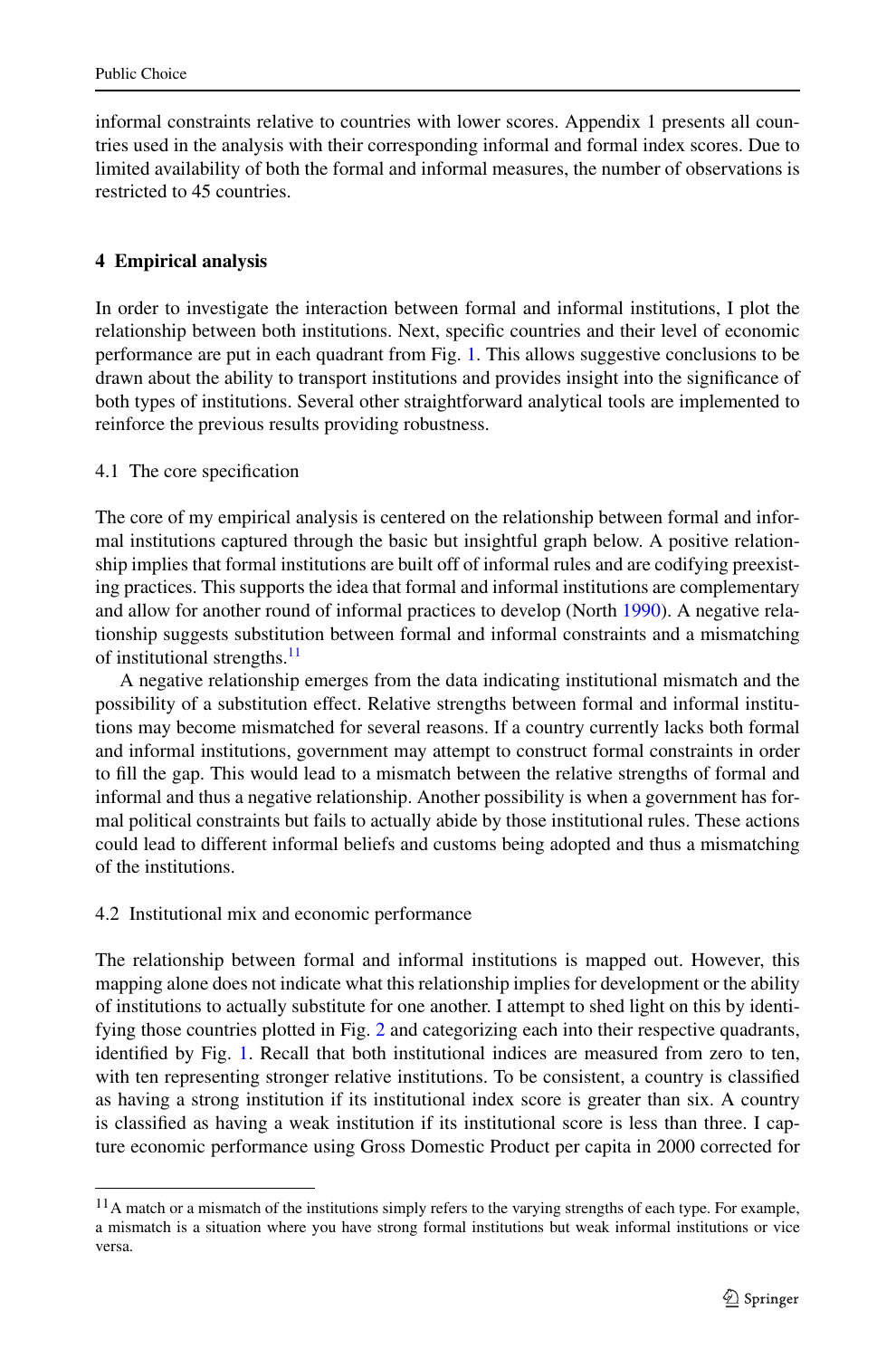<span id="page-5-0"></span>

**Fig. 2** Relationship between formal and informal institutions

purchasing power parity taken from the 2006 World Development Indicators (World Bank [2006\)](#page-16-0). The specific quadrants are (1) strong formal and strong informal, (2) weak formal and strong informal, (3) strong formal and weak informal, and (4) weak formal and weak informal.

The following figure (Fig. [3\)](#page-6-0) provides a snapshot of economic performance arranged by these four quadrants identified above.<sup>12</sup>

Those countries that fall into quadrants (1) and (2) clearly outperform those countries in quadrants (3) and (4).<sup>13</sup> Countries that have weak formal institutions and strong informal institutions have the highest GDP per capita at \$28,659, while countries with strong formal and strong informal rank second with \$23,452 GDP per capita. Sweden, The Netherlands, and Denmark fall into the category of weak formal but strong informal institutions.<sup>14</sup> These countries are able to successfully impose constraints conducive for economic development without the reliance on government creation or enforcement. Countries that fall into quadrant (1) also generate constraints that encourage development by relying on both strong formal and informal institutions. For example, Canada falls into this category. Canada utilizes both formal rules, such as judicial independence, and informal constraints, including trust and respect, to encourage development. Both types of institutional arrangements found

<sup>&</sup>lt;sup>1[2](#page-14-0)</sup> Appendix 2 details the specific data for each of the countries in the four quadrants.

<sup>&</sup>lt;sup>13</sup>A *t*-test, assuming unequal variance, is implemented to test the difference in means for each of the four quadrants. All quadrants are significantly different at the 5% level from one another except for quadrants (3) and (4) when the outliers are included, as would be expected.

 $14$ It is important to note here that institutions imply constraints, not necessarily policies that may be adopted in different countries.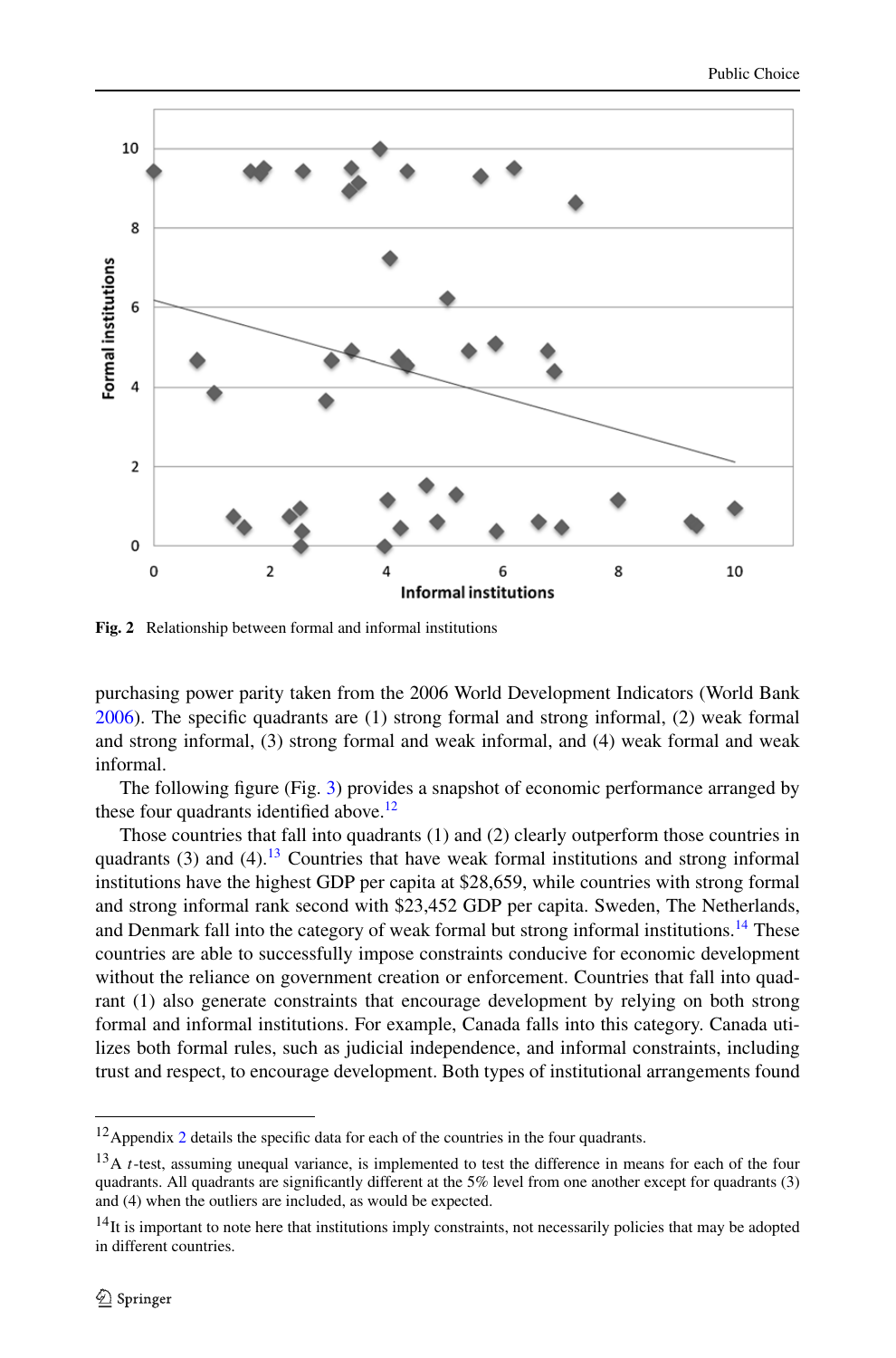<span id="page-6-0"></span>

|                 |        | Formal                         |                                 |  |  |
|-----------------|--------|--------------------------------|---------------------------------|--|--|
|                 |        | Strong                         | Weak                            |  |  |
|                 |        |                                | (2)                             |  |  |
|                 | Strong | 23,452                         | 28,659                          |  |  |
|                 |        | (Canada, New Zealand)          | (Denmark, Finland, Iceland,     |  |  |
|                 |        |                                | Netherland, Norway, Sweden)     |  |  |
| <b>Informal</b> |        | (3)                            | (4)                             |  |  |
|                 |        | 6.662                          | 7.672                           |  |  |
|                 | Weak   | (Pakistan, Phillipines, Uganda | (Columbia, Nigeria, Peru,       |  |  |
|                 |        | Zimbabwe, Singapore)           | Portugal, South Africa, Turkey) |  |  |
|                 |        | 2.424                          | 5.556                           |  |  |
|                 |        | (Without Singapore)            | (Without Portugal)              |  |  |

Note: Singapore and Portugal can be considered outliers and, therefore, the averages are calculated with and without them



in quadrants  $(1)$  and  $(2)$  positively effects development.<sup>15</sup> Consistent in both arrangements are strong informal institutions.

Quadrant (3) represents those countries that score high on the formal index and low on the informal scale. These countries are among the poorest with \$6,662 GDP per capita. However, Singapore is included in this average, but clearly is an outlier (see Appendix [2](#page-14-0)). If we omit Singapore, then GDP per capita for this group is significantly reduced to \$2,424. Another country found in this quadrant is Pakistan. Pakistan has adopted formal institutions similar to those found in the United States. This gets reflected in the formal index score. However, these formal constraints do not appear to be effective as Pakistan records a GDP per capita of \$1,925. What appear to be lacking are the informal constraints. This quadrant suggests that strong informal institutions may be necessary in order for the formal institutions to be effective.

Quadrant (4) describes those countries with both low formal and informal scores. These are mainly middle income countries with an average GDP per capita of \$7,672 (\$5,556 excluding Portugal). South Africa is an example of a country that fits this description. South Africa does not maintain well-established formal constraints, nor does it have strong informal institutions governing behavior. Despite the lack of constraints, South Africa achieves a modest level of development (\$9,419).

Overall, countries that have stronger informal institutions, regardless of the strength of formal institutions, achieve higher levels of economic development than those countries with lower informal institutional scores. The emerging result that informal institutions are an important contributor to economic progress is supported by recent conceptual literature and empirical research (Anderson and Hill [1979;](#page-15-0) Benson [1989a](#page-15-0), [1989b](#page-15-0); Greif [1993](#page-15-0); Greif et al. [1994](#page-15-0); Knack and Keefer [1997](#page-16-0); Pejovich [2003;](#page-16-0) Nenova and Harford [2004;](#page-16-0) Acemoglu and Johnson [2005](#page-15-0); Leeson [2007a](#page-16-0), [2007b,](#page-16-0) [2007c](#page-16-0); Tabellini [2007](#page-16-0); Williamson and Kerekes [2008.](#page-16-0))

The above results also suggest that it is not necessarily the mismatching of institutions that determines economic performance. Instead, it is the actual strength of the institutions that matter for development. An institutional match occurs when a country has the same strength for both types of institutions, either strong formal and informal or weak formal and

<sup>&</sup>lt;sup>15</sup>Both quadrants (1) and (2) are classified as highly developed, but there still exists significant variation across these two groups, over \$5,000 per capita.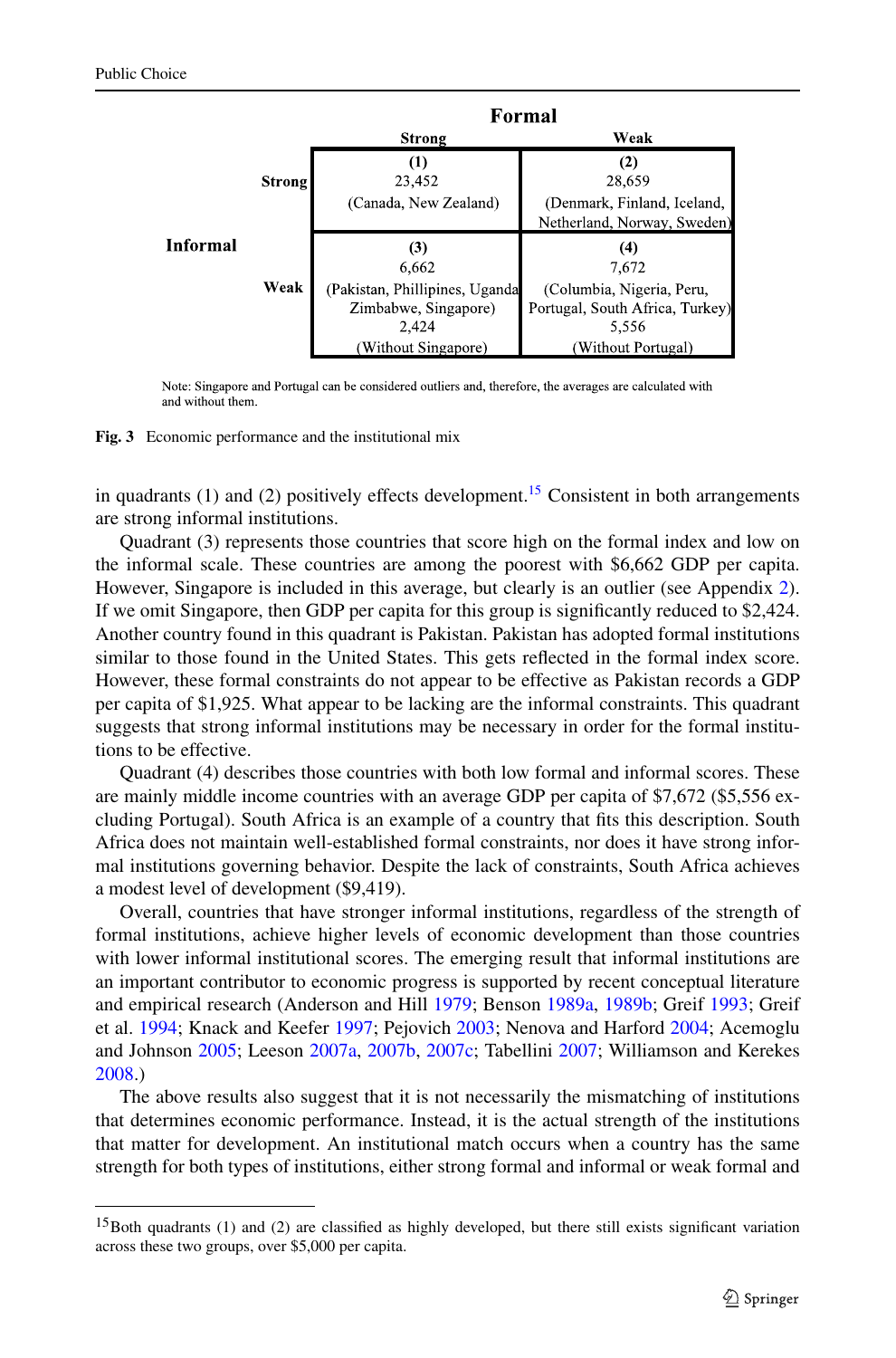informal. If the divergence of strength between institutions determines economic progress, then quadrants (2) and (3) should perform in basically the same manner. However, this is not the case as quadrant (2) outperforms quadrant (3) by over \$26,000 per capita (when Singapore is excluded).

Another interesting implication from these results is that formal and informal institutions do not necessarily interact in the same way. Specifically, they are not always acting as substitutes or complements to one another. In some instances, they are complementary and at other times they are substitutes. This implication should be taken with caution because the result suggested is asymmetric. Quadrant (1) represents countries with strong formal and informal institutions. This quadrant also performs well economically at \$23,452 per capita, suggesting that formal and informal institutions are complementary to one another producing high levels of development. However, quadrant (4) does not support this claim. From this quadrant, we cannot say if the institutions act as substitutes or complements.

Examining quadrant (2), it appears that formal and informal institutions may act as substitutes. However, quadrant (3) does not exhibit the same implication. Strong informal institutions exist in quadrant (2), suggesting that informal rules can substitute for formal institutions and achieve economic progress. This positive effect does not hold when formal institutions substitute for a lack of informal constraints, the situation depicted in quadrant (3). In this scenario, the combination of strong formal and weak informal leads to the worst economic performance possible.

#### 4.3 Potential explanations

Given the wide range of success and failure of the formal institutions, this section attempts to explain how the formalization of institutions can influence development. Boettke et al. ([2008\)](#page-15-0) suggest that in order for formal institutions to "stick," and thus promote economic development, formal institutions must map onto the informal rules. This proposal is supported by my results. Those countries that fall into the strong formal and informal category experience much higher levels of development than those that fall into the strong formal, weak informal quadrant. The countries that built their formal institutions off of their informal rules are achieving a much higher level of economic development. The countries in which governments have imposed formal institutions without consideration for informal institutions are the poorest.

Such a divergence in the success of formalization may be at least partially explained by the idea that the process of codifying is rife with public choice problems. Governments can choose to optimize social welfare or to pursue the interests of bureaucrats. In practice, the process of formalizing informal institutions is not always in the interest of the public. Instead, governments may choose to formalize in such a way that is inefficient and suboptimal as long as it benefits the state. For example, McChesney [\(1990](#page-16-0)) highlights this concept by arguing that the US government chose to allocate Native American rights to reservation land from 1887 to 1934 by creating a large complex system that defined land in an inefficient manner in order to maximize bureaucrats' budgets. This illuminates why we observe countries where the formal institutions do not map onto the informal rules, thus resulting in a mismatch of formal and informal institutions.

Not only might formalization miss the mark of informal institutions, but it is possible that the formalization process may lead to a worse off economic position, as suggested when comparing Quadrants (1) and (3). Leeson ([2005\)](#page-16-0) explains how the imposition of formal institutions not in line with informal norms in precolonial Africa resulted in a fractionalized continent. Colonial institutions created noise in pre-established signaling devices, inhibiting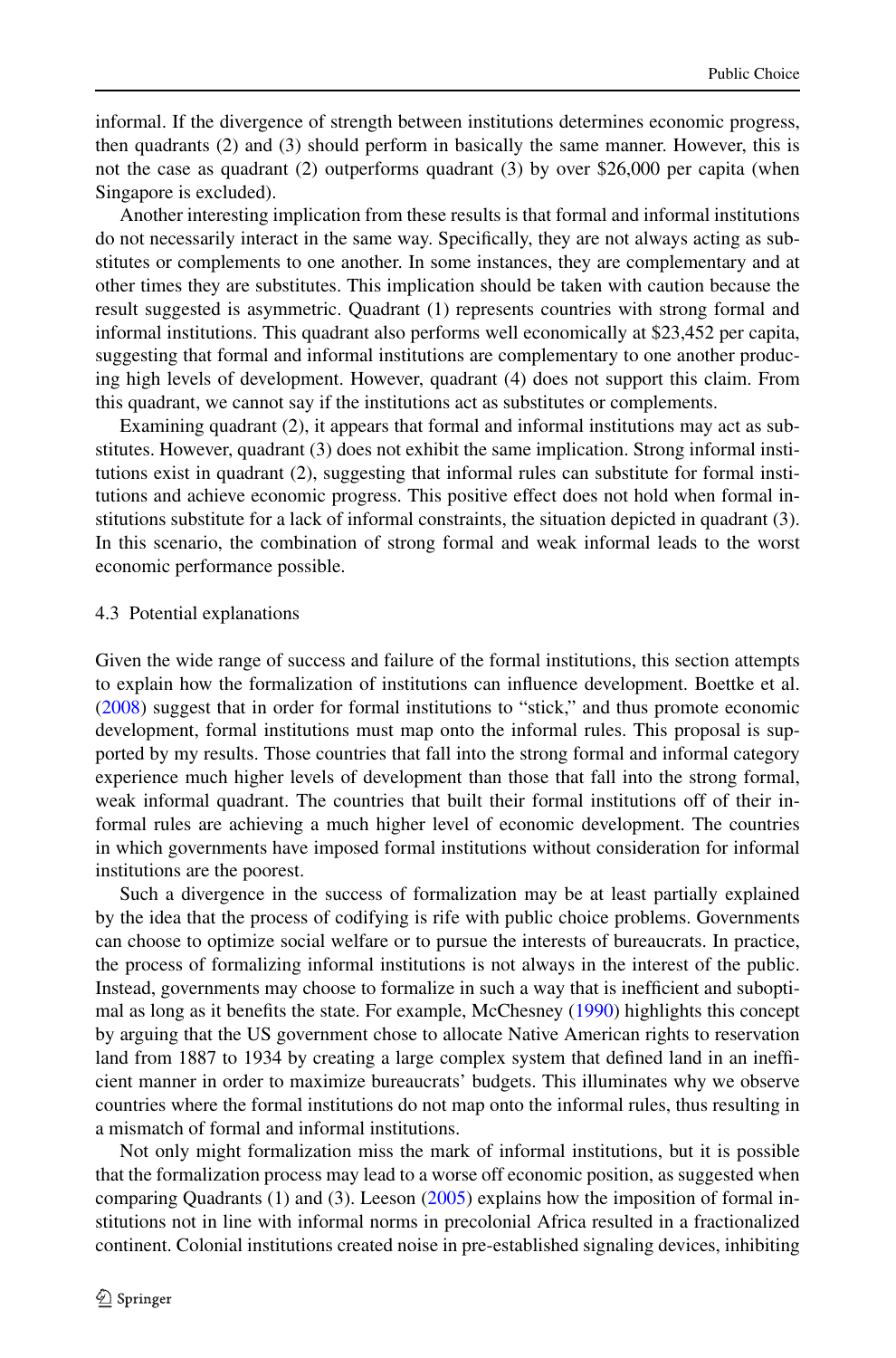widespread cooperation. By stifling trade between diverse groups, formal, colonial institutions contributed to Africa's poor economic growth.

In both of these examples, the formal institutions were tools of government extortion rather than tools of government constraint. Governments do not always make decisions based on public interest. Instead, they sometimes choose polices more in line with their own interest. This may explain the strong formal, weak informal institutional arrangement where the mismatching of institutional strengths lead to countries with low economic development (quadrant (3) in the above figure).

To explain Quadrant (1), where both formal and informal institutions are strong, the formal institutions are themselves constrained by strong informal rules. These formal institutions cannot impose substantial harm due to preexisting informal constraints. In Quadrant (2), informal institutions are sufficient to provide constraints that permit the highest level of economic development making the formal institutions unnecessary. Quadrant (4) represents countries where both formal and informal institutions are weak. These countries are the middle income countries. When formal institutions are weak or absent, they are not interfering with the small, informal arrangements that arise. Therefore, we do not observe the negative results previously associated with strong formal and weak informal. Instead, in the absence of strong, formal rule, these countries may be able to focus on cultivating their informal institutions and possibly achieving increases in economic development.

### 4.4 Robustness checks

Due to the straightforward nature of the empirical analysis, I employ several different robustness checks that support the previous results.

To provide a different perspective, I calculate a new variable that is equal to the formal index score divided by the informal index score. By looking at the ratio between the two types of institutions, I create a relative measure of the strength of formal versus informal institutions. As explained above, there is a potential importance of the mismatching of institutions for economic development. This mismatching exhibits an asymmetrical nature that is potentially dangerous when we have strong formal and weak informal but the mismatch between weak formal and strong informal possibly supports development. By analyzing the ratio, we can further evaluate the effect of mismatched institutions for development. A score greater than one indicates a more formal structure of institutional arrangements, while a score less than one indicates higher relative amounts of informal institutions. Appendix [1](#page-13-0) lists all countries in the analysis along with their respective formal, informal, and ratio scores.

Figure [4](#page-9-0) shows that as the institutional mix becomes more formalized, economic performance decreases. This suggests that countries scoring higher on the informal index relative to the formal index, or those countries with a mismatch of higher informal versus formal, exhibit higher levels of development. As the ratio between the two types of institutions become smaller, GDP per capita decreases. This decrease in GDP per capita continues as we move towards those countries with higher levels of formal institutions relative to their informal institutions, or those countries mismatched with high formal, low informal. These results not only support the claim that informal institutions are an important contributor to economic development, but also that the mismatching between informal and formal institutions exhibit an asymmetrical influence on economic development.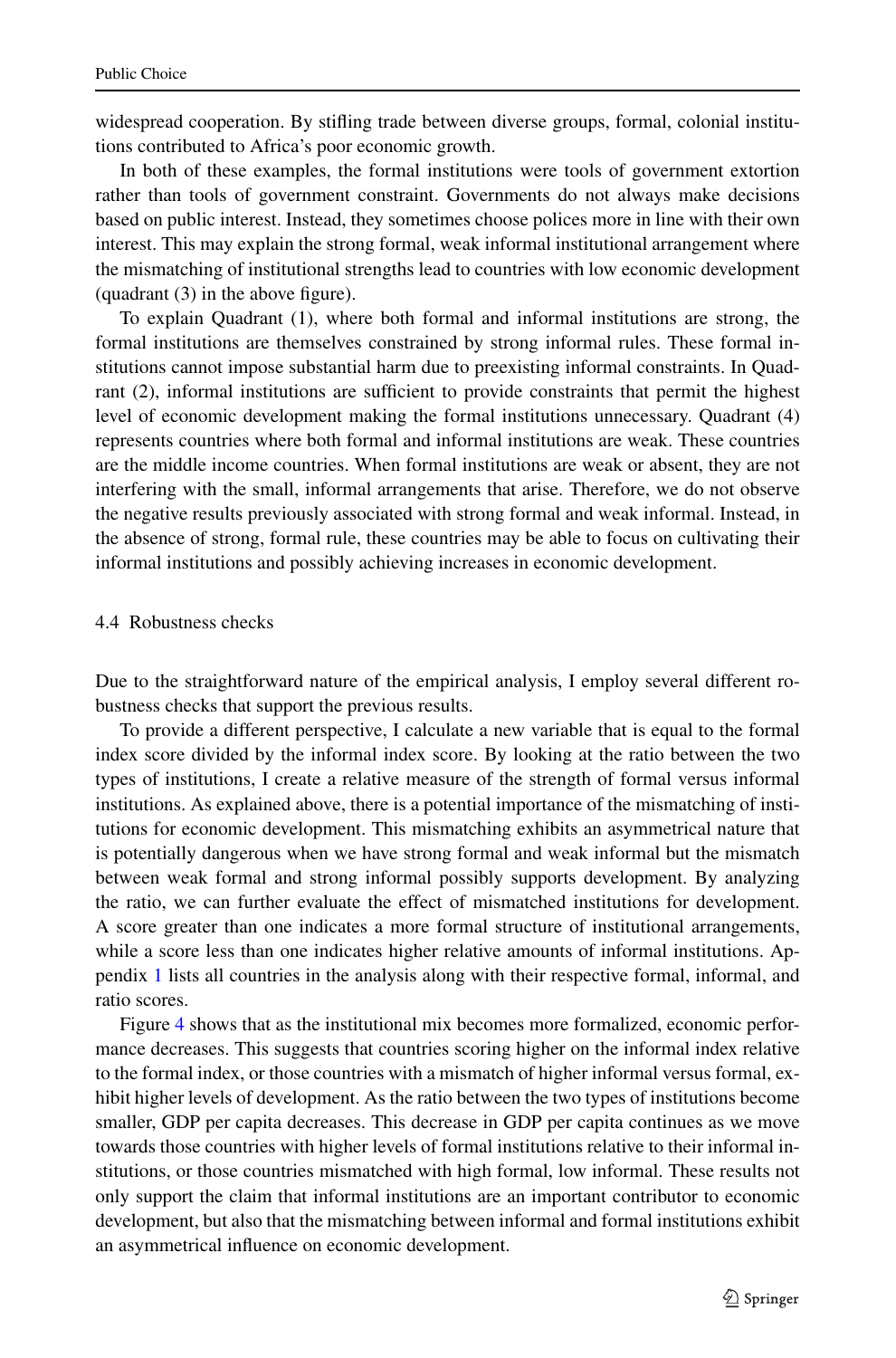<span id="page-9-0"></span>

**Fig. 4** Relative institutional strength and economic performance

In addition to the figure, I run several different OLS regression specifications.<sup>16</sup>

Table [1](#page-10-0) reports the results of several regressions where log GDP per capita in 2000 is at least partially explained by the formal index, the informal index, the ratio variable, an interaction term, and a variety of control variables. These controls include average growth from 1960–2000, urban population, inequality, government consumption, legal origin, a corruption index, geography, and educational attainment in  $1960$ .<sup>17</sup> It should be noted that the variables of interest are based on relative indices scores; therefore, I do not rely on the coefficient to give an exact interpretation. Instead, I am mainly interested in the sign and significance of the coefficients for each variable.

Column (1) controls only for the formal index and shows that it negatively and significantly affects development, supporting the findings in quadrant (3) where formal institutions can hamper development. Column (2) only controls for the informal index and reports that it is positive and highly significant, supporting quadrants (1) and (2) that suggest informal institutions are a strong predictor of economic progress. Column (3) controls for both indices simultaneously. Formal institutions are still negative, but are now insignificant while

<sup>&</sup>lt;sup>16</sup>The measures for both informal (culture) and formal (proportional representation, plurality, judicial independence, and constitutional review) institutions are only available for one point in time. Therefore, panel data analysis is not possible.

<sup>&</sup>lt;sup>17</sup>The control vector includes other identified standard determinants of development: growth rate from 1960– 2000, percent of urban population in 2000, inequality (proxied with an ethnolinguistic fractionalization index taken from La Porta et al. [1999\)](#page-16-0), government consumption in 2000, English legal origin (collected from La Porta et al. [1999\)](#page-16-0), corruption in 2000 (collected from Transparency International, [2000](#page-16-0)), geography (measured as latitude and collected from La Porta et al. ([1999\)](#page-16-0), and educational attainment in 1960. Growth, government consumption, urban population, and educational attainment are collected from WDI 2006.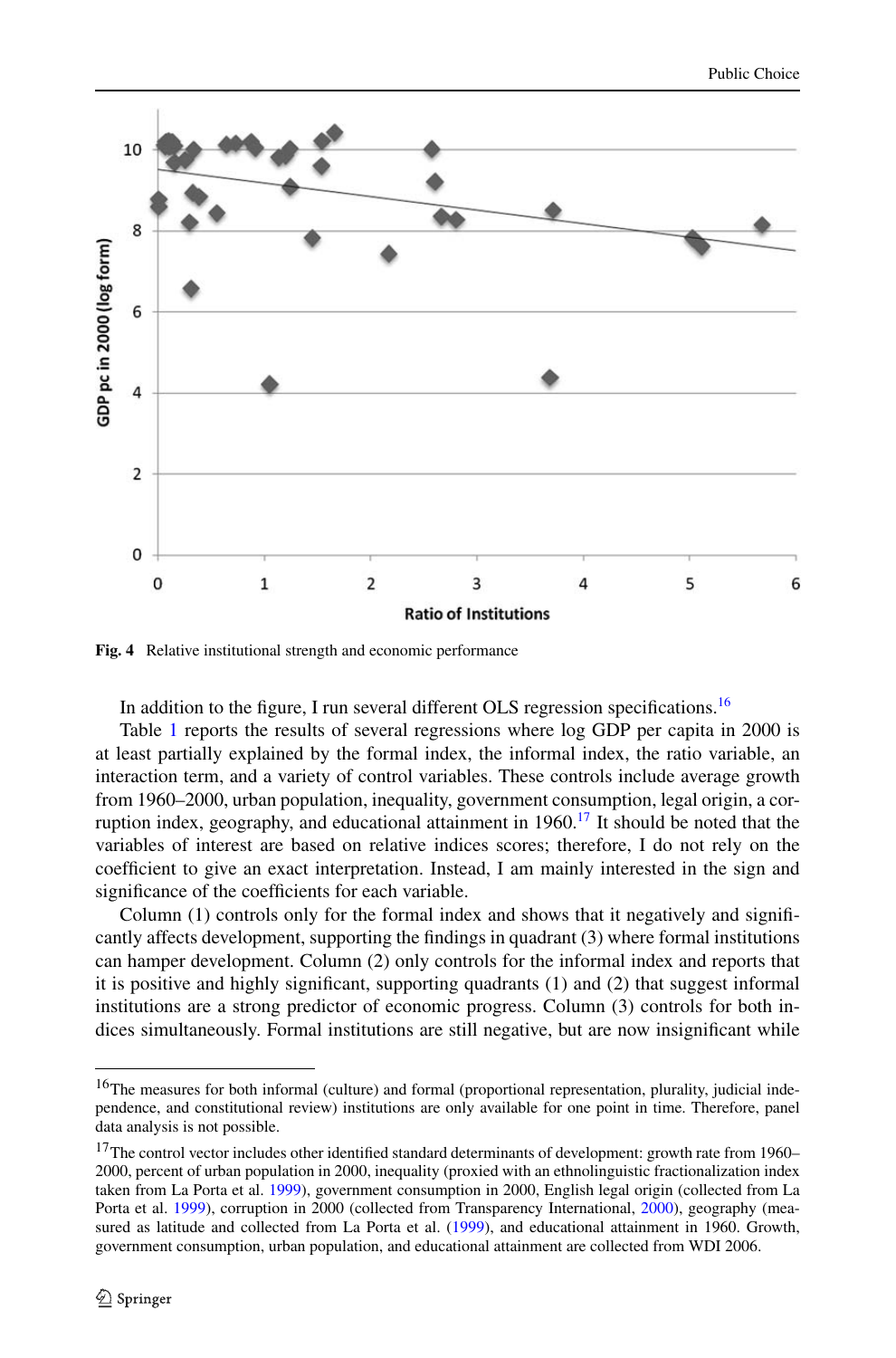|                        | Dependent variable: log GDP per capita 2000 |            |            |            |                        |            |            |            |
|------------------------|---------------------------------------------|------------|------------|------------|------------------------|------------|------------|------------|
|                        | (1)                                         | (2)        | (3)        | (4)        | (5)                    | (6)        | (7)        | (8)        |
| Formal<br>institutions | $-0.114* -$                                 |            | $-0.061$   | $-0.014$   | $-0.188$ <sup>**</sup> | $-0.073*$  |            |            |
|                        | (0.058)                                     |            | (0.047)    | (0.021)    | (0.088)                | (0.043)    |            |            |
| Informal               |                                             | $0.345***$ | $0.320***$ | $0.145***$ | $0.214***$             | $0.095*$   |            |            |
| institutions           |                                             |            |            |            |                        |            |            |            |
|                        |                                             | (0.053)    | (0.054)    | (0.039)    | (0.068)                | (0.049)    |            |            |
| Ratio                  |                                             |            |            |            |                        |            | $-0.33***$ | $-0.085**$ |
| formal/informal        |                                             |            |            |            |                        |            | (0.032)    | (0.032)    |
| Interaction term       |                                             |            |            |            | $0.032**$              | $0.016*$   |            |            |
| formal*informal        |                                             |            |            |            | (0.015)                | (0.009)    |            |            |
| Growth 1960-2000 -     |                                             |            |            | 37.294***  |                        | 37.124***  |            | $16.75***$ |
|                        |                                             |            |            | (7.325)    |                        | (7.682)    |            | (6.364)    |
| Urban population       |                                             |            |            | $0.026***$ |                        | $0.023***$ |            | 0.006      |
|                        |                                             |            |            | (0.005)    |                        | (0.004)    |            | (0.004)    |
| Inequality             |                                             |            |            | $-0.143$   |                        | $-0.062$   |            | $-0.318$   |
|                        |                                             |            |            | (0.368)    |                        | (0.420)    |            | (0.289)    |
| Gov. consumption       |                                             |            |            | $-0.004$   |                        | 0.009      |            | $-0.002$   |
|                        |                                             |            |            | (0.017)    |                        | (0.020)    |            | (0.011)    |
| English legal origin - |                                             |            |            | 0.113      |                        | $-0.029$   |            | 0.105      |
|                        |                                             |            |            | (0.181)    |                        | (0.221)    |            | (0.121)    |
| Corruption index       |                                             |            |            |            |                        |            |            | $0.088**$  |
|                        |                                             |            |            |            |                        |            |            | (0.041)    |
| Geography              |                                             |            |            |            |                        |            |            | 0.409      |
|                        |                                             |            |            |            |                        |            |            | (0.388)    |
| Log education          |                                             |            |            |            |                        |            |            | $0.724***$ |
| 1960                   |                                             |            |            |            |                        |            |            | (0.183)    |
| Constant               | 9.490***                                    | $7.493***$ | $7.867***$ | $6.191***$ | $8.341***$             | $6.458***$ | $9.513***$ | 5.068***   |
|                        | (0.262)                                     | (0.347)    | (0.371)    | (0.394)    | (0.485)                | (0.407)    | (0.268)    | (0.649)    |
| # Observations         | 44                                          | 44         | 44         | 41         | 44                     | 41         | 43         | 35         |
| R-squared              | 0.09                                        | 0.32       | 0.34       | 0.83       | 0.37                   | 0.87       | 0.13       | 0.88       |

<span id="page-10-0"></span>**Table 1** Types of institutions and economic development

Note: Standard errors are in parentheses. Significance level: \*\*\* at 1%, \*\* at 5%, \* at 10%

informal institutions remain positive and strongly significant. This result supports the previous conclusion that the presence of informal institutions may help mitigate and offset some of the perverse effects from formalization. Column (4) substantiates this result by including a vector of control variables.<sup>18</sup>

Columns (5) and (6) introduce an interaction term equal to the formal index multiplied by the informal index. Column (5) controls for the formal index, the informal index, and the

<sup>&</sup>lt;sup>18</sup>Regressions (4) and (6) control for the growth rate, urban population, inequality, government consumption, and English legal origin. I am unable to control for geography, corruption, and educational attainment in these regression due to the high correlations with informal institutions (0.62, 0.76, and 0.62, respectively).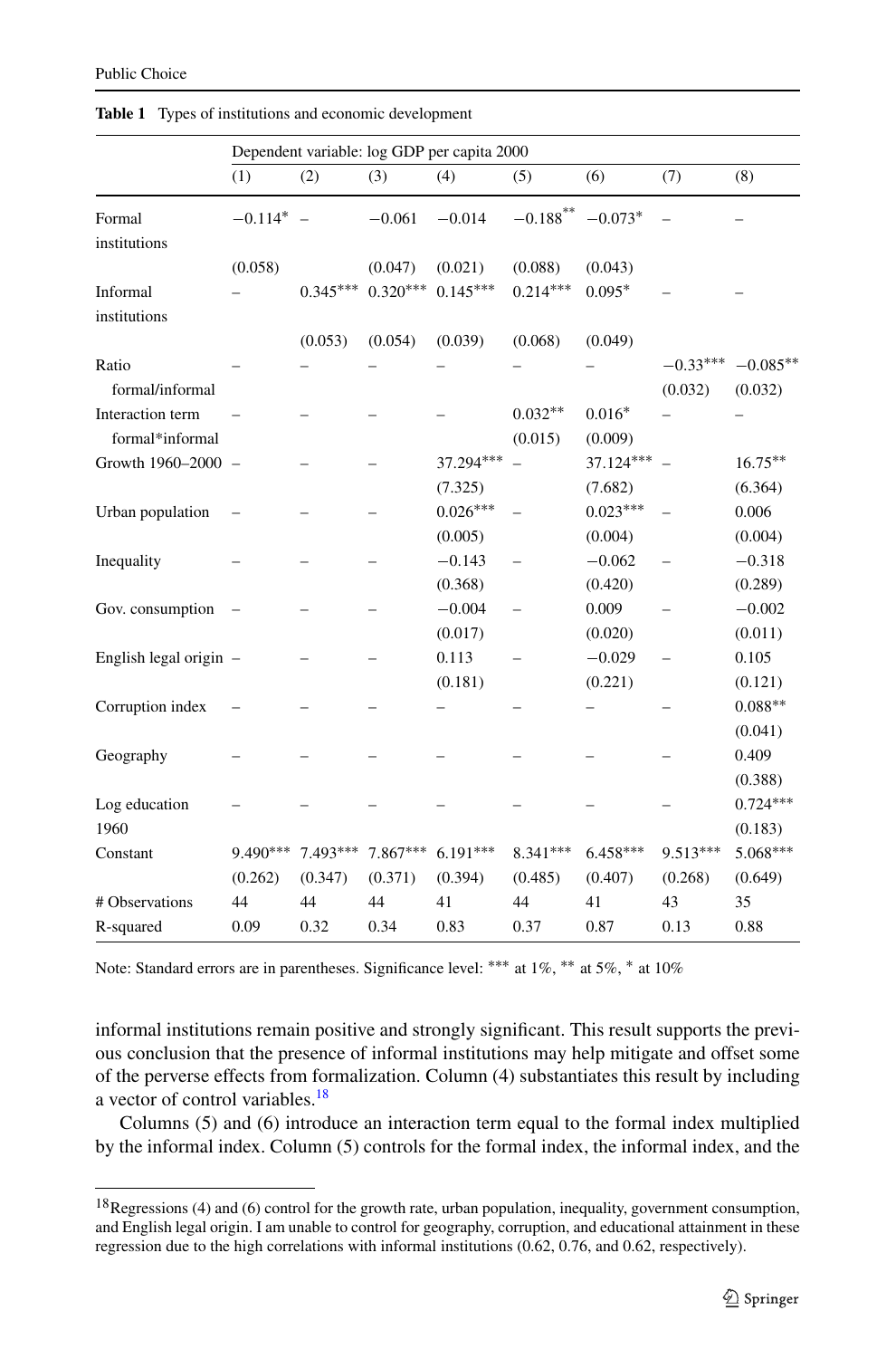interaction term. Formal institutions are significantly negative, informal institutions are positive and significant, and the interaction term is positive and significant. This indicates that in countries with well-developed informal institutions, there are positive returns associated with formalizing. Formal and informal institutions can complement one another if there is a minimum level of informal constraints present, supporting the findings from quadrant (1). Column (6) extends regression (5) by adding control variables in the regression. The same result remains.

Columns (7) and (8) report the regression specifications controlling for the ratio variable. Column (7) suggests that as formalization increases relative to informality, income in a country actually decreases. This finding is consistent with the previous figure and is significant at the  $1\%$  level. Column  $(8)$  adds in the vector of controls and supports the negative and significant relationship.<sup>19</sup>

As a third robustness check, I expand the institutional framework to include a mid-level classification. This expansion relaxes the strict categorization of strong and weak institutions and allows more countries to be included in the analysis. In addition, the data appears to be better suited for this classification arrangement (see Fig. [2](#page-5-0)). The institutional arrangements now considered include weak informal-mid formal, strong informal-mid formal, strong formal-mid informal, and weak formal-mid informal. Recall that an institution is classified as strong if it has an index score greater than six. It is classified as weak if it has an index less than three. A country is classified as mid-level if it has an index score in between three and six. Table [2](#page-12-0) presents these results.

According to these institutional arrangements, those countries that have at least midlevel developed informal institutions are among the highly developed countries, with GDP per capita ranging from \$14,863 to \$25,819. The category of strong informal and mid formal are those countries with the highest level of development (\$25,819). We can compare this category to the previous strong formal and informal group (\$23,452). Countries with mid informal and weak formal institutions have an average GDP per capita of \$20,627. This category is similar to the previous breakdown of strong informal but weak formal institutions (\$28, 659). The result that informal institutions are an important determinant of development, regardless of the strength of formal institutions persists with the additional mid-level classification.

According to this institutional breakdown, the weak informal and mid formal countries represent the middle income countries with a GDP per capita of \$7,255. This group is most similar to the previous weak formal, informal group (\$7,672). Again, we can interpret this result as suggesting that despite weak informal institutions, enough constraints exists that can encourage development if there is not interference from strong formal institutions.

Strong formal and mid informal countries have an average GDP per capita of \$14,863. However, this category provides an interesting case due to the wide variety of countries that fall into this classification. For example, the United States (\$33,970) and Bangladesh (\$1,479) are both included in this category. In this scenario, countries display mixed results with this institutional arrangement. On one hand, some countries are more comparable to those countries in the strong formal and informal category, while others are more analogous with the strong formal, weak informal group. This category suggests that an institutional arrangement can promote economic progress in one country but not in another, making it difficult to predict success.

 $19$ I am unable to control for either the formal or informal index with the ratio variable; however, the ratio score permits the expansion of the control variables to include geography, corruption, and educational attainment, in addition to the growth rate, urban population, inequality, government consumption, and legal origin.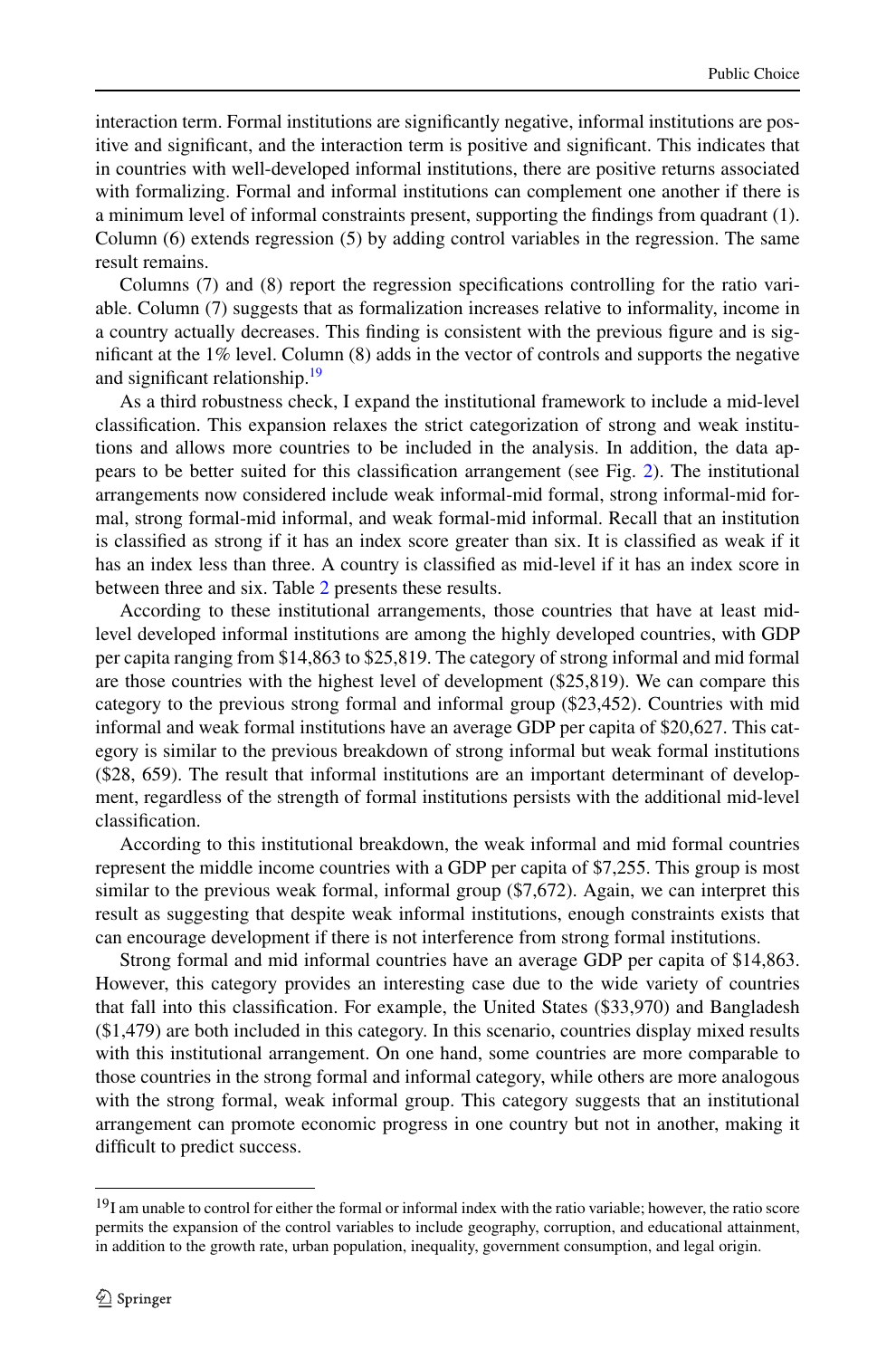#### <span id="page-12-0"></span>Public Choice

#### **Table 2** Expansion of institutional framework

| Country                            | Formal | Informal | GDP pc     |  |
|------------------------------------|--------|----------|------------|--|
|                                    | index  | index    | 2000 (PPP) |  |
| (1) Weak informal and mid formal   |        |          |            |  |
| <b>Brazil</b>                      | 4.68   | 0.75     | 7,301      |  |
| Algeria                            | 3.86   | 1.04     | 5,418      |  |
| Mexico                             | 3.67   | 2.96     | 9,046      |  |
| Average                            | 4.07   | 1.58     | 7,255      |  |
| (2) Strong informal and mid formal |        |          |            |  |
| Australia                          | 4.91   | 6.78     | 25,417     |  |
| Japan                              | 4.40   | 6.89     | 26,220     |  |
| Average                            | 4.66   | 6.84     | 25,819     |  |
| (3) Strong formal and mid informal |        |          |            |  |
| France                             | 6.23   | 5.05     | 25,698     |  |
| Egypt                              | 8.94   | 3.36     | 3,598      |  |
| Chile                              | 9.15   | 3.52     | 9,116      |  |
| <b>United States</b>               | 9.31   | 5.63     | 33,970     |  |
| Bangladesh                         | 9.44   | 4.36     | 1,479      |  |
| Jordan                             | 9.52   | 3.40     | 3,847      |  |
| United Kingdom                     | 10.00  | 3.89     | 26,332     |  |
| Average                            | 8.94   | 4.17     | 14,863     |  |
| (4) Weak formal and mid informal   |        |          |            |  |
| Venezuela                          | 0.00   | 3.97     | 5,685      |  |
| Austria                            | 0.38   | 5.90     | 28,988     |  |
| Belgium                            | 0.46   | 4.24     | 27,303     |  |
| Ireland                            | 0.62   | 4.88     | 30,532     |  |
| Indonesia                          | 1.17   | 4.02     | 3,028      |  |
| Israel                             | 1.31   | 5.20     | 23,858     |  |
| Italy                              | 1.54   | 4.69     | 24,995     |  |
| Average                            | 0.78   | 4.70     | 20,627     |  |

## **5 Conclusion**

Locked-in institutional arrangements could be inefficient and countries might be better off adopting different institutional arrangements. Thus, it is typically argued that in order to obtain the right institutional arrangement, an exogenous shock is required to break a country out of a suboptimal scenario. This belief presently leads development economists to emphasize the role of formal, or government provided institutions in determining economic development.

My findings suggest that the success of formal institutions depends on the ability to map onto informal rules, the mapping process may actually result in damaging unintended consequences, and institutional arrangements may display asymmetric effects. Therefore, pinpointing the "right" mix of institutions and predicting the subsequent impact on development is extremely difficult and often varies across countries.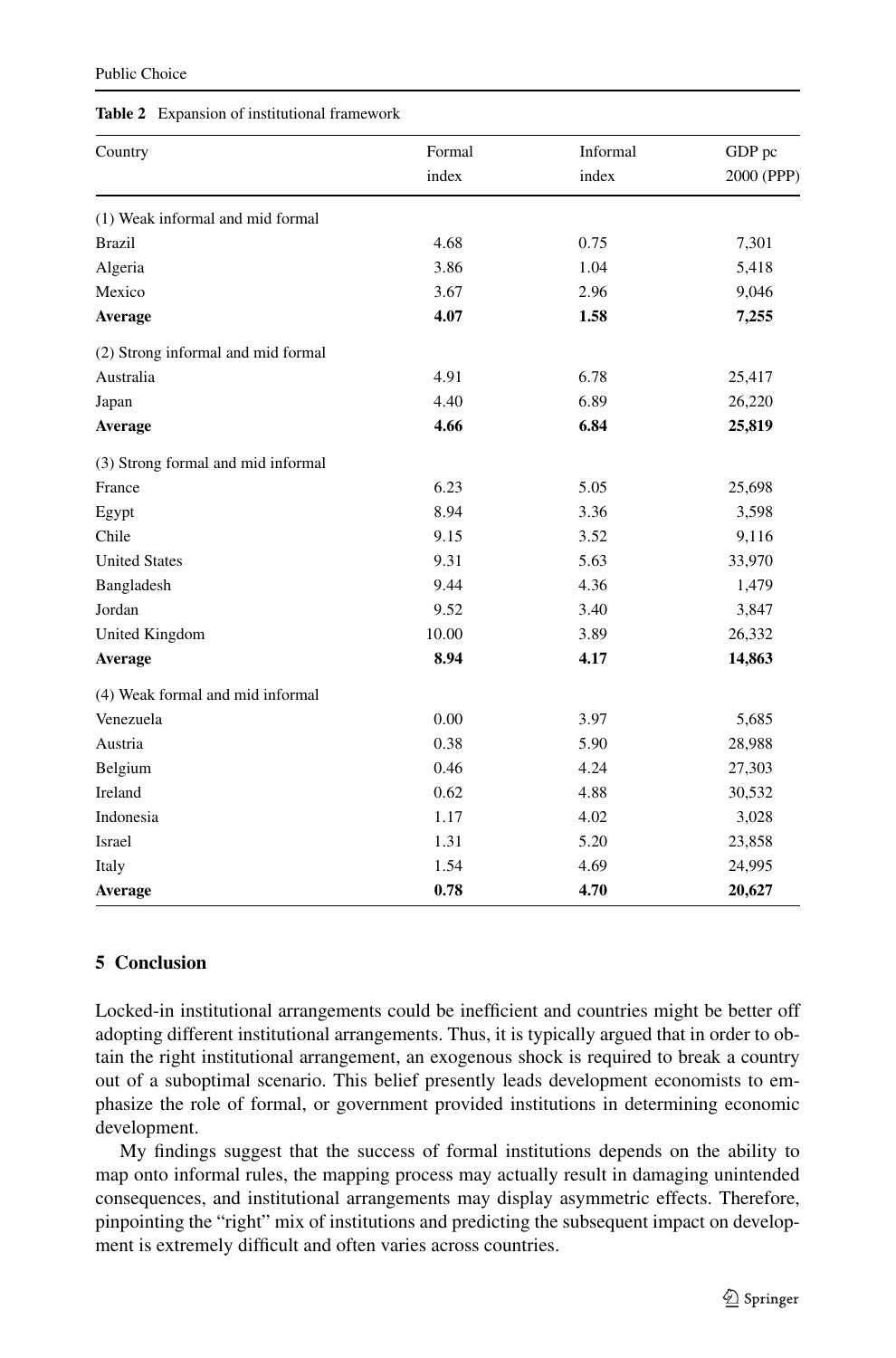<span id="page-13-0"></span>Given these findings, the popular phrase, "'Getting the Institutions Right," may be more difficult in practice. Informal constraints must exist in order to achieve economic success. It is possible to achieve positive returns from codifying these informal institutions. However, the likelihood of governments in developing countries having the knowledge and incentives to choose the right formal institutions is small. Most importantly, the idea that institutional arrangements are identifiable and transportable should now be taken with serious caution.

Although the findings are robust, I do recognize limitations from the analysis. Future extensions could analyze specific determinants of both formal and informal institutions, including their enforcement mechanisms. In addition, it may be interesting to investigate different aspects of both formal and informal rule, develop a more elaborate empirical model that determines causal mechanisms, and study the feedback mechanisms and evolution between these two types of institutions.

**Acknowledgements** I would like to thank two anonymous referees and the editors for comments that substantially improved the manuscript. In addition, I would like to thank Peter T. Leeson, Russell S. Sobel, and Christopher J. Coyne for their valuable comments and suggestions. I also acknowledge David Bruner, Mark Strazicich, and the participants from the 2007 Southern Economic Conference for their suggestions.

| Country       | Formal | Informal | Ratio |
|---------------|--------|----------|-------|
| Algeria       | 3.86   | 1.04     | 3.71  |
| Australia     | 4.91   | 6.78     | 0.73  |
| Austria       | 0.38   | 5.90     | 0.06  |
| Bangladesh    | 9.44   | 4.36     | 2.16  |
| Belgium       | 0.46   | 4.24     | 0.11  |
| <b>Brazil</b> | 4.68   | 0.75     | 6.27  |
| Canada        | 9.52   | 6.20     | 1.54  |
| Chile         | 9.15   | 3.52     | 2.60  |
| Colombia      | 0.00   | 2.53     | 0.00  |
| Denmark       | 0.62   | 9.25     | 0.07  |
| Egypt         | 8.94   | 3.36     | 2.66  |
| Finland       | 1.17   | 7.99     | 0.15  |
| France        | 6.23   | 5.05     | 1.23  |
| Germany       | 4.91   | 5.42     | 0.91  |
| Greece        | 4.68   | 3.06     | 1.53  |
| Iceland       | 0.47   | 7.02     | 0.07  |
| India         | 4.91   | 3.40     | 1.44  |
| Indonesia     | 1.17   | 4.02     | 0.29  |
| Ireland       | 0.62   | 4.88     | 0.13  |
| Israel        | 1.31   | 5.20     | 0.25  |
| Italy         | 1.54   | 4.69     | 0.33  |
| Japan         | 4.40   | 6.89     | 0.64  |
| Jordan        | 9.52   | 3.40     | 2.80  |
| Korea, South  | 4.55   | 4.36     | 1.04  |
| Mexico        | 3.67   | 2.96     | 1.24  |

### **Appendix 1: Data**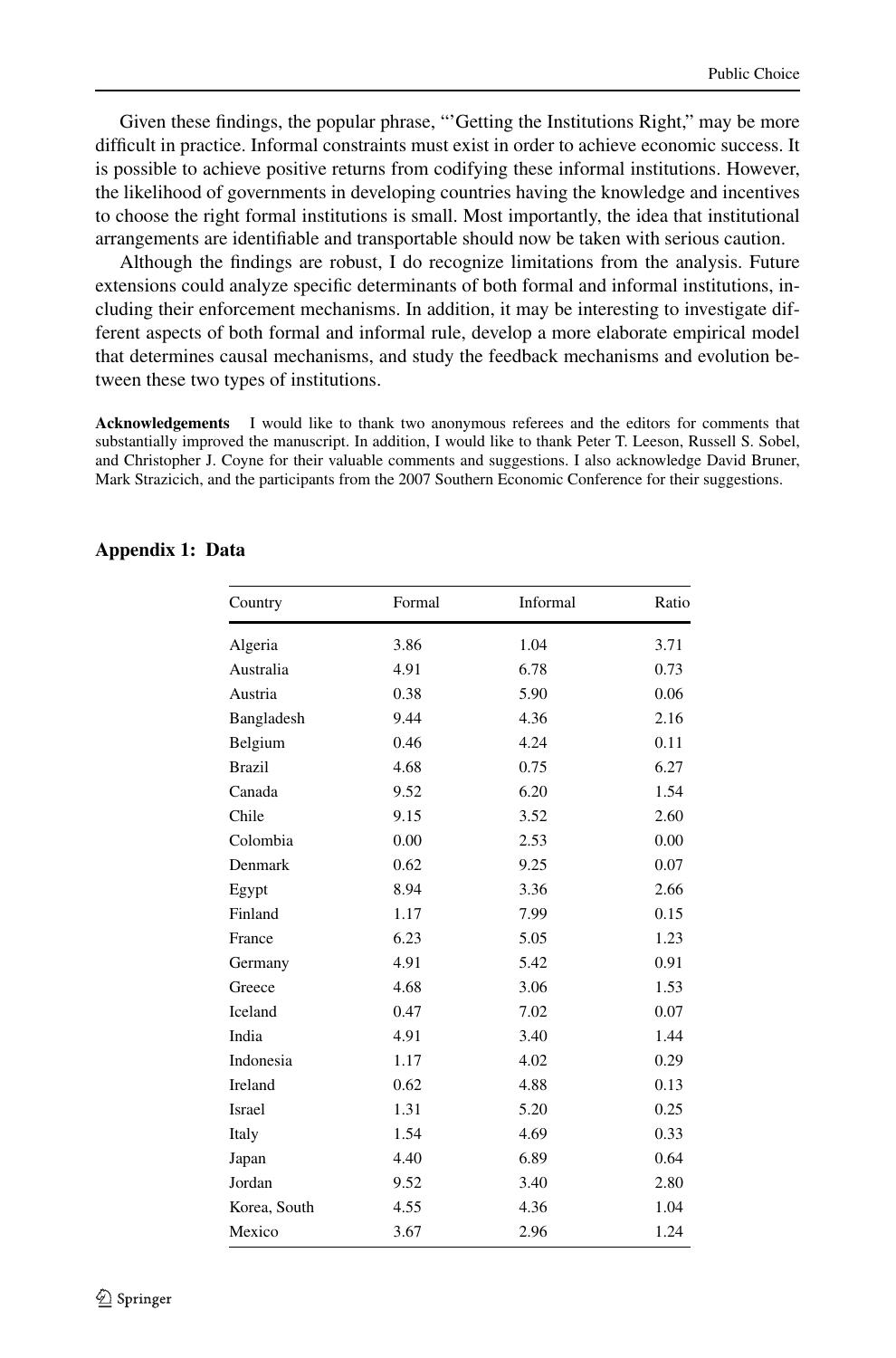## <span id="page-14-0"></span>*Continued*

| Country              | Formal | Informal | Ratio |
|----------------------|--------|----------|-------|
| Netherlands          | 0.52   | 9.34     | 0.06  |
| New Zealand          | 8.65   | 7.26     | 1.19  |
| Nigeria              | 0.47   | 1.56     | 0.30  |
| Norway               | 0.62   | 6.62     | 0.09  |
| Pakistan             | 9.38   | 1.84     | 5.11  |
| Peru                 | 0.75   | 1.37     | 0.55  |
| Philippines          | 9.44   | 1.66     | 5.68  |
| Portugal             | 0.38   | 2.55     | 0.15  |
| Singapore            | 9.44   | 2.57     | 3.68  |
| South Africa         | 0.75   | 2.34     | 0.32  |
| Spain                | 4.75   | 4.21     | 1.13  |
| Sweden               | 0.96   | 10.00    | 0.10  |
| Switzerland          | 5.09   | 5.88     | 0.87  |
| Taiwan PR            | 7.25   | 4.07     | 1.78  |
| Turkey               | 0.96   | 2.52     | 0.38  |
| Uganda               | 9.44   | 0.00     |       |
| United Kingdom       | 10.00  | 3.89     | 2.57  |
| <b>United States</b> | 9.31   | 5.63     | 1.65  |
| Venezuela, RB        | 0.00   | 3.97     | 0.00  |
| Zimbabwe             | 9.52   | 1.89     | 5.02  |

## **Appendix 2**

| Country                               | Informal | Formal | GDP pc     |  |
|---------------------------------------|----------|--------|------------|--|
|                                       | index    | index  | 2000 (PPP) |  |
| (1) Strong formal and strong informal |          |        |            |  |
| Canada                                | 6.20     | 9.52   | 27,289     |  |
| New Zealand                           | 7.26     | 8.65   | 19,615     |  |
| Average                               | 6.73     | 9.08   | 23,452     |  |
| (2) Weak formal and strong informal   |          |        |            |  |
| Denmark                               | 9.25     | 0.62   | 28,751     |  |
| Finland                               | 7.99     | 1.17   | 25,554     |  |
| Iceland                               | 7.02     | 0.47   | 28,929     |  |
| Netherlands                           | 9.34     | 0.52   | 28,610     |  |
| Norway                                | 6.62     | 0.62   | 34,208     |  |
| Sweden                                | 10.00    | 0.96   | 25,900     |  |
| Average                               | 8.37     | 0.73   | 28,659     |  |
| (3) Strong formal and weak informal   |          |        |            |  |
| Pakistan                              | 1.84     | 9.38   | 1,925      |  |
| Philippines                           | 1.66     | 9.44   | 4,028      |  |
| Singapore                             | 2.57     | 9.44   | 23,612     |  |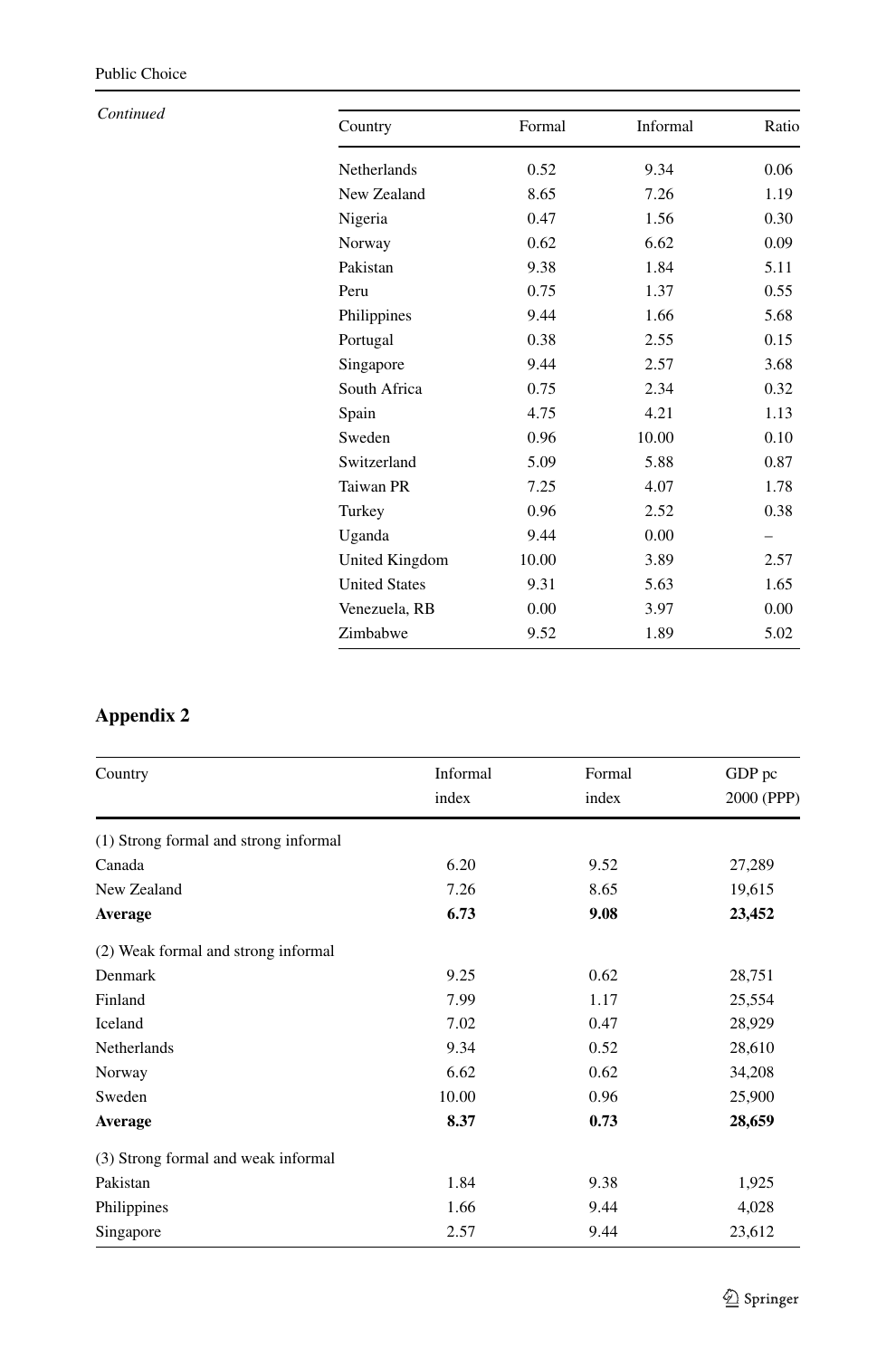| Country                             | Informal | Formal | GDP pc     |
|-------------------------------------|----------|--------|------------|
|                                     | index    | index  | 2000 (PPP) |
| Uganda                              | 0.00     | 9.44   | 1,244      |
| Zimbabwe                            | 1.89     | 9.52   | 2,499      |
| Average                             | 1.59     | 9.44   | 6,662      |
| <b>Average (Without Singapore)</b>  | 1.35     | 9.44   | 2,424      |
| (4) Strong formal and weak informal |          |        |            |
| Colombia                            | 2.53     | 0.00   | 6,244      |
| Nigeria                             | 1.56     | 0.47   | 883        |
| Peru                                | 1.37     | 0.75   | 4,723      |
| Portugal                            | 2.55     | 0.38   | 18,255     |
| South Africa                        | 2.34     | 0.75   | 9,419      |
| Turkey                              | 2.52     | 0.96   | 6,510      |
| Average                             | 2.14     | 0.55   | 7,672      |
| <b>Average (Without Portugal)</b>   | 2.06     | 0.59   | 5,556      |

#### <span id="page-15-0"></span>*Continued*

## **References**

- Acemoglu, D., & Johnson, S. (2005). Unbundling institutions. *Journal of Political Economy*, *113*(5), 949– 995.
- Acemoglu, D., Johnson, S., & Robinson, J. (2001). The colonial origins of comparative development: an empirical investigation. *American Economic Review*, *91*(5), 1369–1401.
- Acemoglu, D., Johnson, S., & Robinson, J. (2002). Reversal of fortune: geography and institutions in the making of the modern world income distribution. *The Quarterly Journal of Economics*, *117*(4), 1231– 1294.
- Anderson, T., & Hill, P. J. (1979). An American experiment in anarcho-capitalism: the not so wild, wild west. *Journal of Liberation Studies*, *3*(1), 9–29.
- Beck, T., Clarke, G., Groff, A., Keefer, P., & Walsh, P. (2001). New tools in comparative political economy: the database of political institutions. *World Bank Economic Review*, *15*(1), 165–176.
- Benson, B. (1989a). The spontaneous evolution of commercial law. *Southern Economic Journal*, *55*(3), 644– 661.
- Benson, B. (1989b). Enforcement of private property rights in primitive societies: law without government. *The Journal of Libertarian Studies*, *9*(1), 1–26.
- Boettke, P. (1994). The political infrastructure of economic development. *Human Systems Management*, *13*, 89–100.
- Boettke, P., Coyne, C., & Leeson, P. (2008). Institutional stickiness and the new development economics. *American Journal of Economics and Sociology*, *67*(2), 331–358.
- Carden, A., Courtemanche, C., & Meiners, J. (2009). Does Wal-Mart reduce social capital. *Public Choice*, *138*, 109–136.
- de Soto, H. (2000). *The mystery of capital: why capitalism triumphs in the west and fails everywhere else*. New York: Basic Books.
- Fukuyama, F. (1999). *The great disruption*. New York: Simon and Schuster.
- Glaeser, E. L., La Porta, R., Lopeez-De-Silanes, F., & Shleifer, A. (2004). Do institutions cause growth? *Journal of Economic Growth*, *9*, 271–303.
- Greif, A. (1993). Contract enforceability and economic institutions in early trade: the Maghribi traders' coalition. *The American Economic Review*, *83*(3), 525–548.
- Greif, A., Milgrom, P., & Weingast, B. (1994). Coordination, commitment, and enforcement: the case of the merchant guild. *The Journal of Political Economy*, *102*(4), 745–776.
- Hall, R., & Jones, C. (1999). Why do some countries produce so much more output per worker than others? *Quarterly Journal of Economics*, *114*, 83–116.
- Kaufmann, D., Kraay A., & Mastruzzi, M. (2003). Governance matters III: updated governance indicators for 1996-02. Working paper draft for comments. Washington: World Bank.